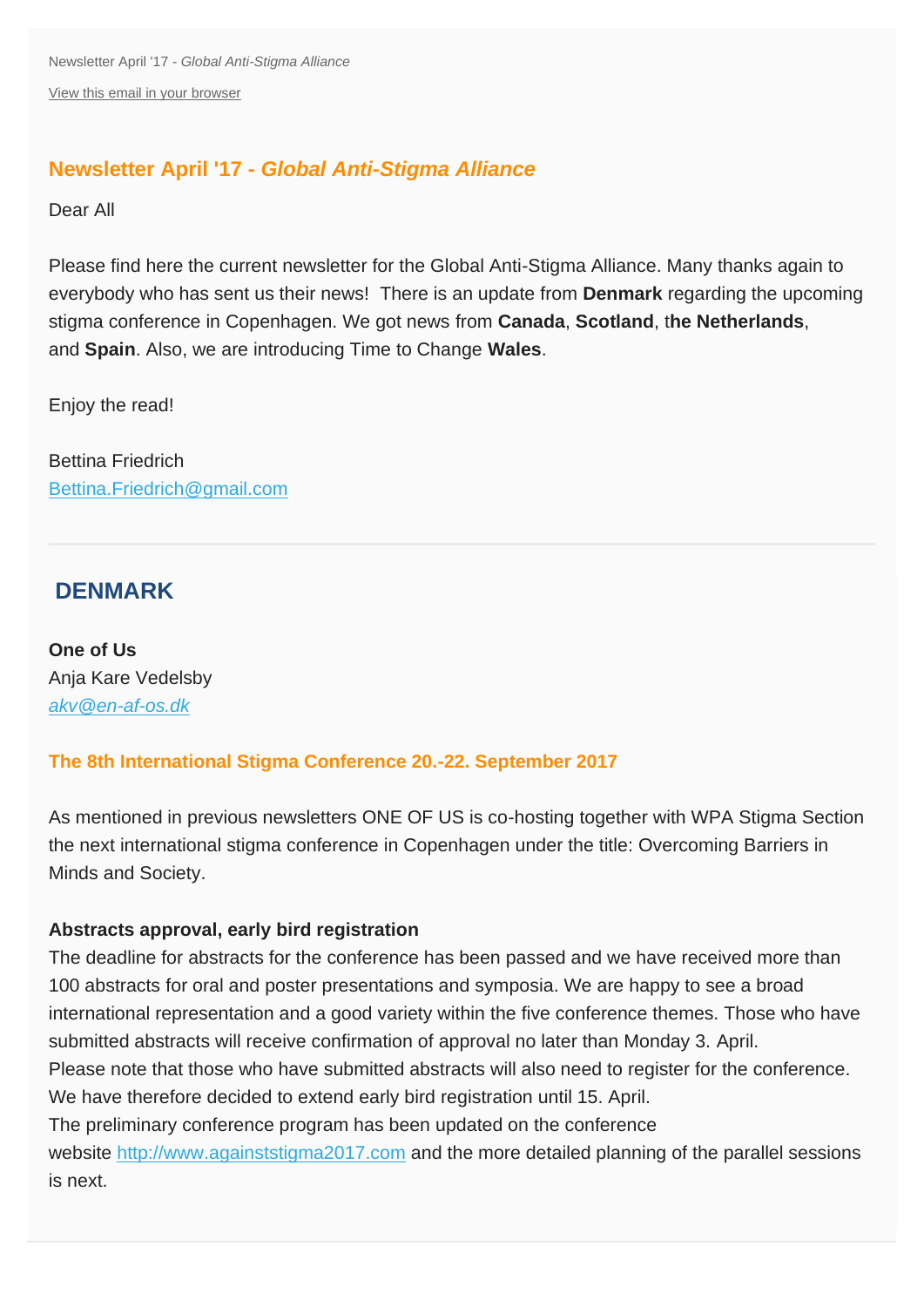#### **Hotel booking**

Make sure you book a hotel in good time before the conference, since other conferences are happening in Copenhagen around the same time. The Copenhagen area is well covered with public transport, so you can also book a hotel outside the center of the city and still get to the conference venue quickly.

On the conference website you can find a list of hotels close to the conference venue.

#### **ONE OF US email changes**

Our email domain has changed, which means that our email addresses now end in [@regionh.dk](http://regionh.dk/) instead of [@en-af-os.dk](http://en-af-os.dk/) when you receive emails from us. However, all previously listed email addresses will still work, so you can still use the provided email addresses to contact us. Questions about the conference can be addressed to [info@en-af-os.dk.](mailto:info@en-af-os.dk.)

We hope to see as many of you as possible in Copenhagen!

## **CANADA**

## **Mental Health Commission of Canada** Romie Christie *[rchristie@mentalhealthcommission.ca](mailto:rchristie@mentalhealthcommission.ca)*

**HEADSTRONG** is the Mental Health Commission of Canada's (MHCCs) youth anti-stigma program. HEADSTRONG was modeled after one of the most successful programs evaluated by MHCC's antistigma initiative, Opening Minds, and was launched across the country in 2014. HEADSTRONG Summits engage youth interested in mental health, provide information about stigma, inspire them with heartfelt personal stories and give them tools to take action at school. HEADSTRONG complements any classroom learning about mental health, and gets educators, mental health

stakeholders and persons with lived experience to bring HEADSTRONG to their communities.

Community groups have coordinated the delivery of HEADSTRONG Summits for 10,000 students across Canada, with a reach of over 250,000 youth. In all Summits, the message remains the same. To fight stigma and build communities of acceptance and inclusion, we must Be Brave, Reach Out & Speak Up!

Student leaders leave each Summit ready to deliver messages in their schools, to strengthen ongoing Health and Wellness initiatives, promote help seeking and change school culture. Ongoing evaluation demonstrates fidelity to the HEADSTRONG program results in improved attitudes and behaviours towards those living with a mental illness, and a transformation in how youth think about mental health and stigma.

In the fall of 2016, 8 Summits occurred across Canada, including our inaugural First Nations Summit in Calgary. We produced a new video from this event: view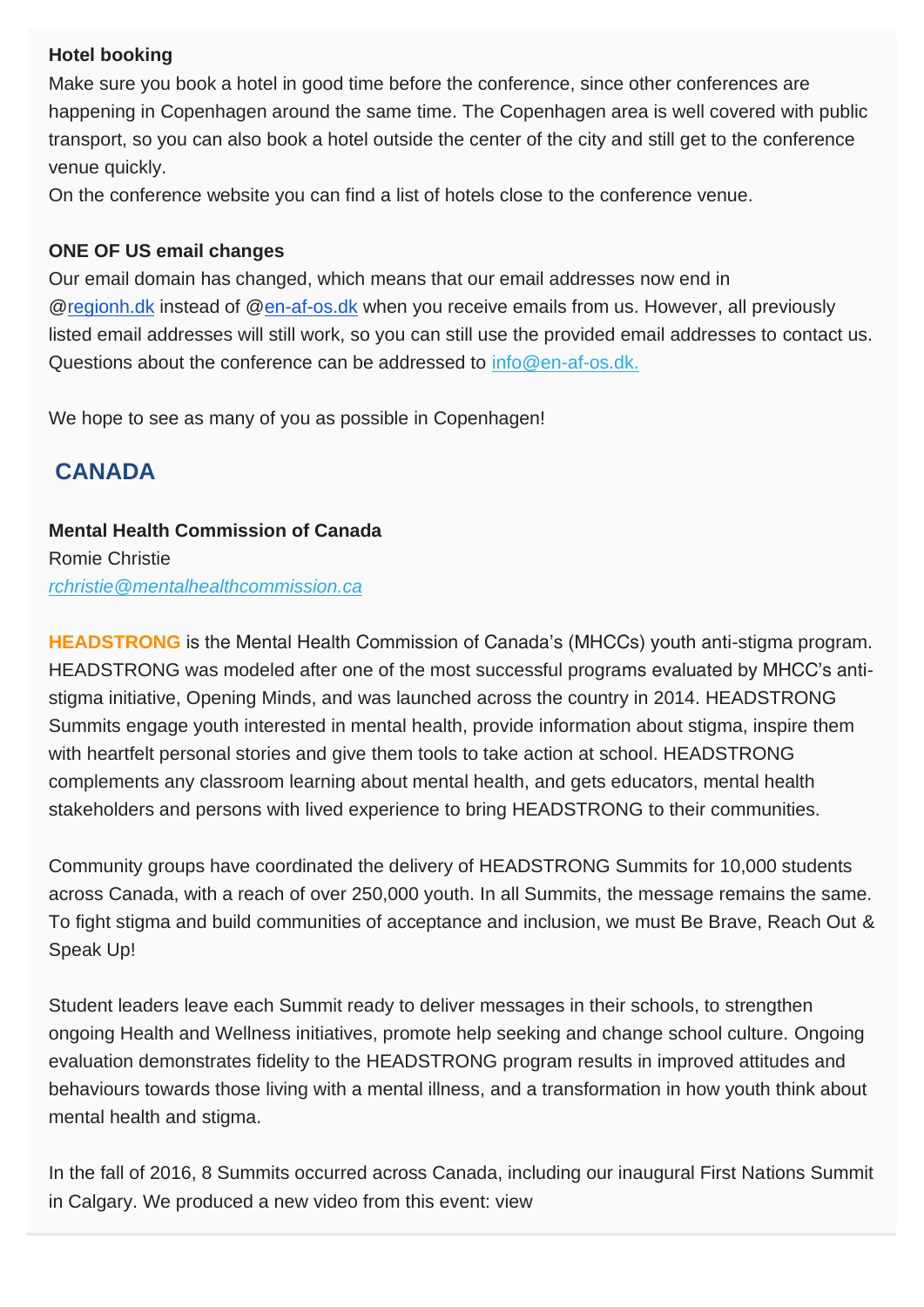at [http://www.mentalhealthcommission.ca/English/media/3833.](http://time-to-change.us3.list-manage2.com/track/click?u=16552c7ea14c96374c3f9859c&id=518fea2bbb&e=6c3997dc93) It combines the methods and intent of HEADSTRONG with the Indigenous ways of supporting healing. It is inspiring other Indigenous HEADSTRONG activities.

This fall, HEADSTRONG participates in research projects with University of Dalhousie's Dr. Stan Kutcher and U Calgary's Mathison Centre for Mental Health Research and Education.

HEADSTRONG toolkits & information: [http://www.mentalhealthcommission.ca/English/initiatives/11876/headstrong](http://time-to-change.us3.list-manage.com/track/click?u=16552c7ea14c96374c3f9859c&id=4321a440cb&e=6c3997dc93)

## **SCOTLAND**

**SEE ME Scotland** Calum Irving *[Calum.Irving@seemescotland.org](mailto:Calum.Irving@seemescotland.org)*

We're delighted to announce that we have received new long term funding for the **See Me** programme from both the Scottish Government and Comic Relief. This is fantastic news and I really appreciate both funders commitment to tackling one of the biggest issues Scotland faces. For See Me this means we can confidently continue to challenge stigmatising and discriminatory behaviours around mental health, with the aim of enabling people who experience mental health problems to live fulfilled lives.

We will do so by continuing much of the good work that has been established over the last three years, whilst also developing new work to support change in areas which need more focus. Across our programme the experience, expertise and influence of people with first-hand experience of mental health problems remains the most important factor in driving us forward. As far as our focus, we will continue to work with communities, schools and workplaces.

But we will also develop significant new work and partnerships, to tackle mental health stigma and discrimination in health and social care. We will strengthen our focus on improving practice and influencing policy in all our target areas, encourage community driven action and take forward the Rights for Life agenda.

I am personally excited to be moving forward with the commitment of our funders and managing partners; SAMH and the Mental Health Foundation and will look forward to gaining input from people across Scotland, to help shape and deliver a programme which transforms behaviour toward mental health stigma and discrimination.

## **NETHERLANDS**

**Samen Sterk**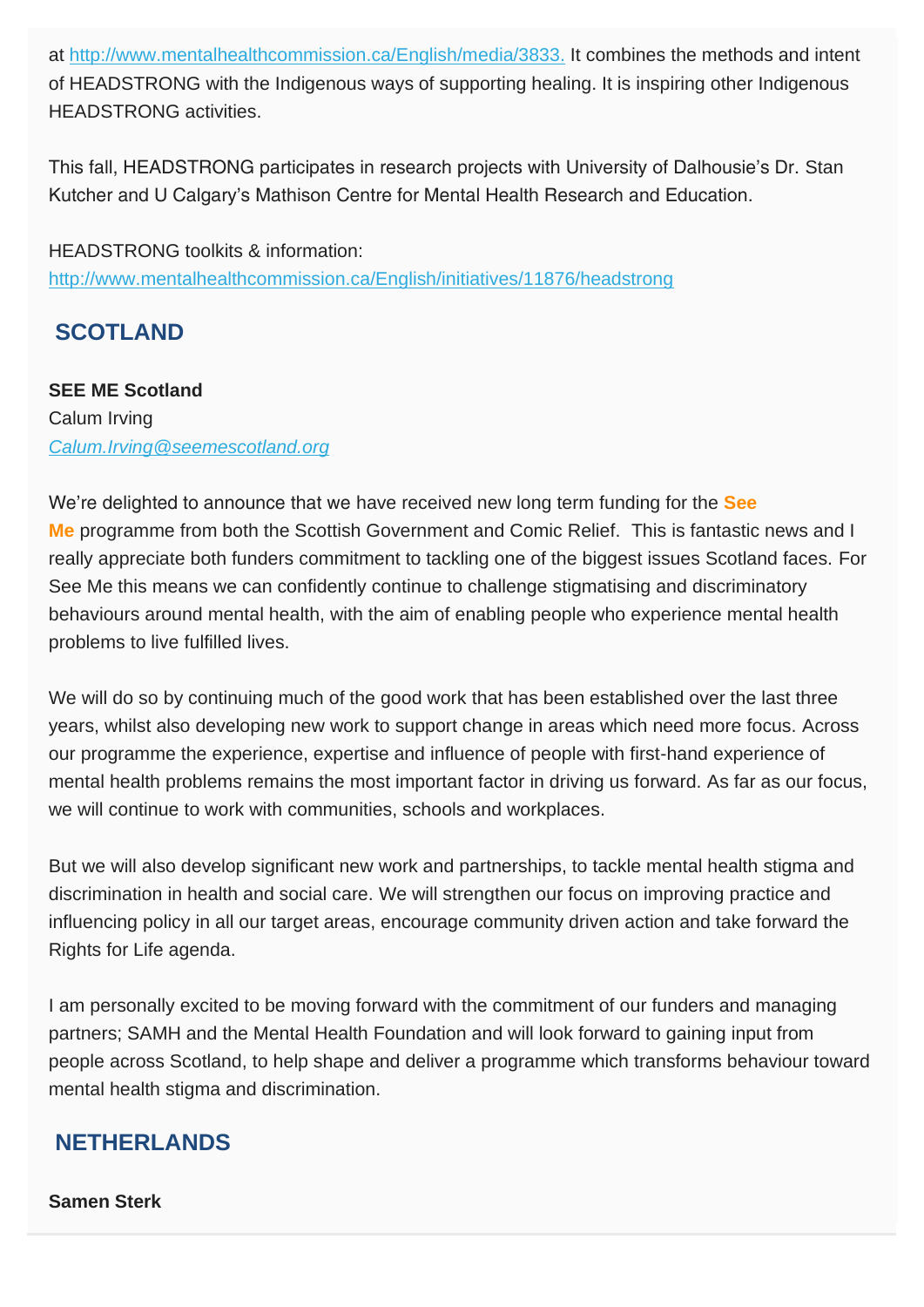## Judith de Laat *[j.delaat@samensterkzonderstigma.nl](mailto:j.delaat@samensterkzonderstigma.nl)*

Until today you haven't read about the Dutch stigma movement in this Newsletter. In the Netherlands the stigmamovement is growing and we really like to share our experiences and findings.

**Samen Sterk zonder Stigma** started five years ago with the story of Olivia van de Lustgraaf. She has had a psychosis at the age of 33. She encountered prejudice and exclusion. It was an extremely painful experience. Creating a safe environment for being open about psychological disorders became her passion. Taking her job at a mental health care institution as a starting point. She formed a group of professionals who issued stigma en when there was the public disaster concerning the financial contribution by patients to their own mental health care, several organisations joined forces in a way that was never done before.

Olivia found her 'founding fathers' in LPGGz (the umbrella for clients), GGZ Nederland (the umbrella for institutions), NVvP (Dutch Association for Psychiatry) and the Dutch Mental Health Foundation (Fonds Psychische Gezondheid). They founded Samen Sterk zonder Stigma in 2011. The ceo's/general managers of the founders are on the board.

Proceeding from a shared vision a Dutch policy was decided on, based on good, international examples and other liberation/emancipation movements. Samen Sterk zonder Stigma chooses an approach in which there is close cooperation with people with psychological disorders. They are the ambassadors of the foundation and ensure the wide spread of the issues. In the relatively short period of time the foundation exists huge progress has been made in the field of stigma. We will introduce all of our projects next time. For now we wil send this film in which you see Carlijn and Edwin, two of our ambassadors who also join one of our activities in the Netherlands, the Socialrun: [https://www.youtube.com/watch?v=ZI93D-K8b7U](http://time-to-change.us3.list-manage.com/track/click?u=16552c7ea14c96374c3f9859c&id=1a2a96785b&e=6c3997dc93)

## **SPAIN**

**Cattell Psychologists Foundation** Dr. Mª Nieves Martínez-Hidalgo *[Presidenta@fundacioncattellpsicologos.org](mailto:Presidenta@fundacioncattellpsicologos.org)*

## **Mass Media: Awareness and Education in Mental Health**

Although the media are part of the complex stigmatization process, they can also be used in the fight against stigma. In this line, it would be interesting to include a subject on stigma and mental health in the vocational and university training plans together with an ethical code on how to communicate news in which people with mental health problems intervene. The media should give voice to people with mental health experience, either in first person, or by familiarity with these types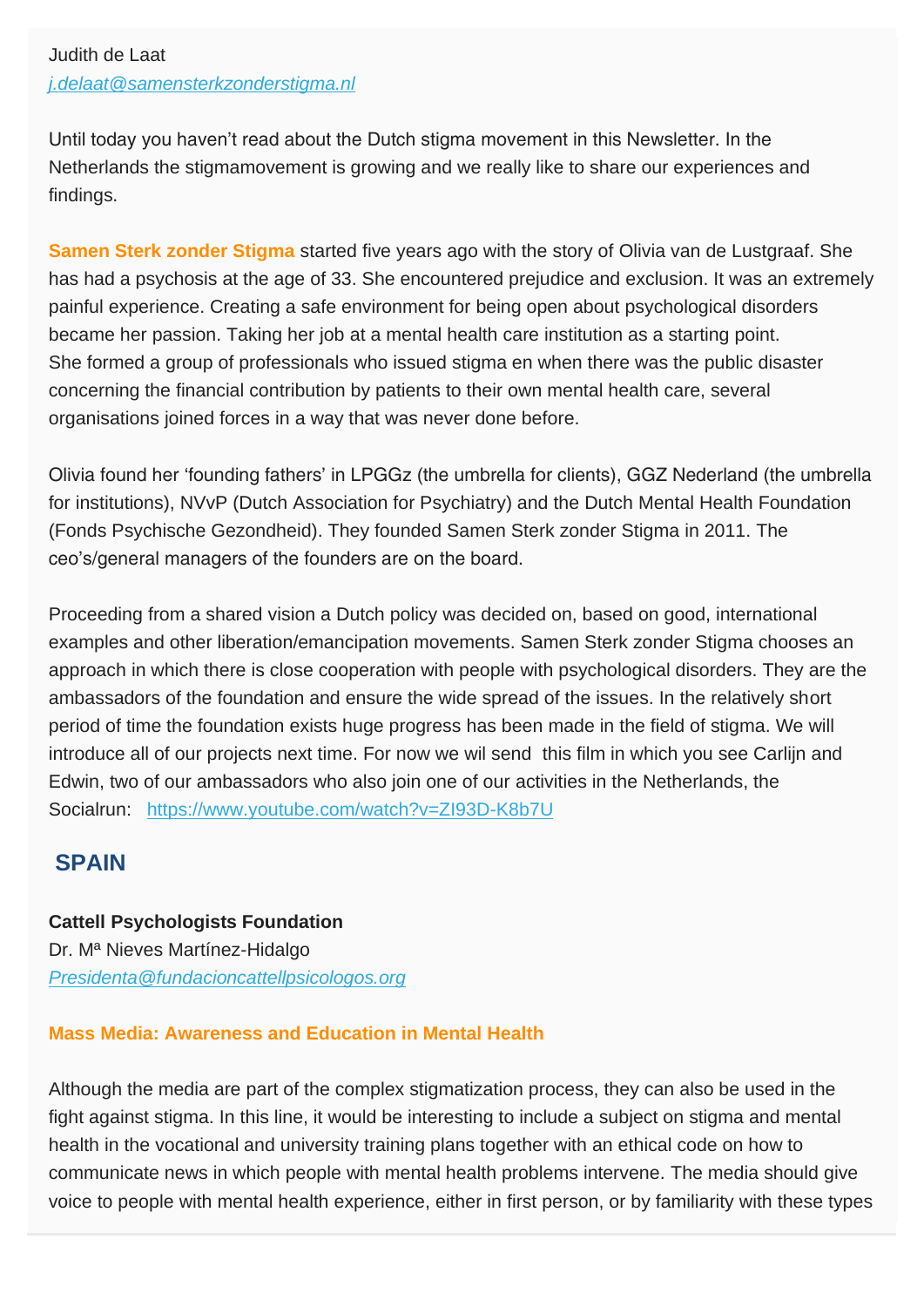of difficulties: family, bosses and co-workers. It is urgent to change attitudes in society to promote social and family support, which is an essential element in the recovery process. One way to do this is to convey a positive and constructive image of people who have mental health problems, communicating the hope of recovery, and normalizing and educating in mental health.

The Cattell Psychologists Foundation has created Onda Regadera®, a digital radio station coordinated by young people and adolescents with mental health experience, who participate in the design and implementation of two biweekly programs ("The Literary Sprinkler" and "Someone flew over the geek's nest") and specific information programs on current issues in mental health. The slogan of Onda Regadera®, "Your voice, your identity", summarizes the philosophy of this radio project: the promotion of health and empowerment through inclusion and social participation.

The Volunteers and the President of the Cattell Psychologists Foundation participate in a radio program aired weekly the Onda Regional Radio Station. The commitment of the ORM Radio and Broadcasting Corporation of the Region of Murcia with the programs of awareness in mental health is extraordinary, reason why the Foundation decided to deliver him the Honorary Prize of the Soycomotu® Program.

#### For more information:

[http://fundacioncattellpsicologos.org/proyectos/onda-regadera/](http://time-to-change.us3.list-manage.com/track/click?u=16552c7ea14c96374c3f9859c&id=f8aa7ae547&e=6c3997dc93) [http://fundacioncattellpsicologos.org/noticias/noticias-de-radio/](http://time-to-change.us3.list-manage.com/track/click?u=16552c7ea14c96374c3f9859c&id=71d64f7f40&e=6c3997dc93)

## Introducing:

# **Time to Change Wales**

#### **Time to Change Wales**

Lowri Wyn Jones [l.wynjones@timetochangewales.org.uk](mailto:l.wynjones@timetochangewales.org.uk)

The Time to Change Wales campaign launched in February 2012 with the aim of increasing positive attitudes towards mental health in Wales and thereby reducing the direct discrimination encountered by people who face mental health problems.

The campaign is delivered by three leading mental health charities in Wales including Hafal, Gofal and Mind Cymru and features three key strands: Champions, Employers and Young People.